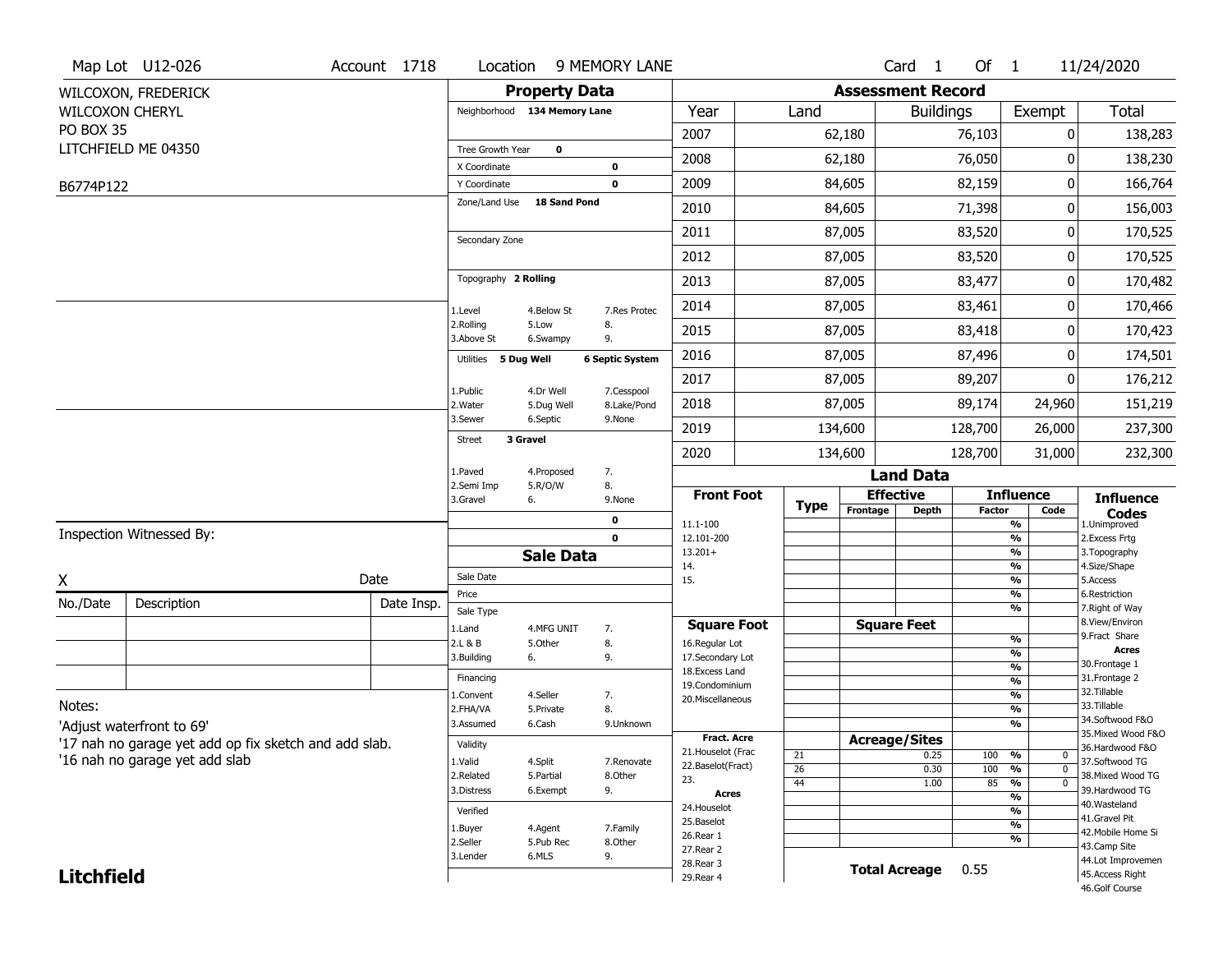|                        | <b>Litchfield</b>      |            |                                                   |                  |                                       |                |               |                                  |            |                                    |                                       |  |       |                         |                   |              |                |            |
|------------------------|------------------------|------------|---------------------------------------------------|------------------|---------------------------------------|----------------|---------------|----------------------------------|------------|------------------------------------|---------------------------------------|--|-------|-------------------------|-------------------|--------------|----------------|------------|
|                        | Map Lot U12-026        |            |                                                   |                  |                                       | Account 1718   |               | Location                         |            |                                    | 9 MEMORY LANE                         |  |       |                         | Card <sub>1</sub> | Of 1         |                | 11/24/2020 |
| Building Style 4 Cape  |                        |            | <b>SF Bsmt Living</b>                             |                  | $\mathbf 0$                           |                |               | Layout 1 Typical                 |            |                                    |                                       |  | WD    |                         |                   |              |                |            |
| 0.Uncoded              | 4.Cape                 | 8.Log      | Fin Bsmt Grade                                    |                  | 0 <sub>0</sub>                        |                |               | 1. Typical                       | 4.         |                                    | 7.                                    |  |       |                         |                   |              |                |            |
| 1.Conv.                | 5.Garrison             | 9.0ther    |                                                   | OPEN-5-CUSTOMIZE | 0                                     |                |               | 2.Inadeg                         | 5.         |                                    | 8.                                    |  |       |                         |                   |              |                |            |
| 2.Ranch                | 6.Split                | 10.Tri-Lev | Heat Type                                         | 100%             |                                       | 1 Hot Water BB |               | 3.                               | 6.         |                                    | 9.                                    |  | 19.0' |                         |                   |              |                |            |
| 3.R Ranch              | 7.Contemp              | 11.Earth O | 0.Uncoded                                         |                  | 4.Steam                               |                | 8.Fl/Wall     | 9 None<br>Attic                  |            |                                    |                                       |  |       |                         |                   |              |                |            |
| Dwelling Units 1       |                        |            | 1.HWBB                                            |                  | 5.FWA                                 |                | 9.No Heat     | 1.1/4 Fin                        | 4.Full Fin |                                    | 7.                                    |  |       | 2sBFr<br>$32.0^{\circ}$ |                   |              |                |            |
| Other Units            | 0                      |            | 2.HWCI                                            |                  | 6.GravWA                              |                | 10.Radiant    | 2.1/2 Fin                        | 5.Fl/Stair |                                    | 8.                                    |  | 10.0  |                         |                   | Shed         |                |            |
| <b>Stories</b>         | 4 One & 1/2 Story      |            | 3.H Pump                                          |                  | 7.Electric                            |                | 11.Radiant    | 3.3/4 Fin                        | 6.         |                                    | 9.None                                |  |       |                         |                   | $10.0^\circ$ |                |            |
| 1.1                    | 4.1.5                  | 7.1.25     | Cool Type                                         | 0%               |                                       | 9 None         |               | Insulation                       | 1 Full     |                                    |                                       |  |       |                         |                   |              | $16.0^{\circ}$ |            |
| 2.2                    | 5.1.75                 | 8.3.5      | 1.Refrig                                          |                  | 4.W&C Air                             |                | 7.RadHW       | 1.Full                           | 4.Minimal  |                                    | 7.                                    |  |       |                         |                   |              |                |            |
| 3.3                    | 6.2.5                  | 9.4        | 2.Evapor                                          |                  | 5.Monitor-                            | 8.             |               | 2. Heavy                         | 5.Partial  |                                    | 8.                                    |  |       | $25.0^\circ$            |                   |              |                |            |
| Exterior Walls 2 Vinyl |                        |            | 3.H Pump                                          |                  | 6.Monitor-                            |                | 9.None        | 3.Capped                         | 6.         |                                    | 9.None                                |  |       |                         | OP                |              |                |            |
| 0.Uncoded              | 4.Asbestos             | 8.Concrete | Kitchen Style                                     |                  | 2 Typical                             |                |               | Unfinished %                     | 0%         |                                    |                                       |  |       |                         | 5.0<br>12.0'      |              |                |            |
| 1.Wd Clapb             | 5.Stucco               | 9.Other    | 1.Modern                                          |                  | 4.Obsolete                            | 7.             |               | Grade & Factor                   |            |                                    | 3 Average 100%                        |  |       |                         |                   |              |                |            |
| 2.Vinyl                | 6.Brick                | 10.Wd shin | 2.Typical                                         |                  | 5.                                    | 8.             |               | 1.E Grade                        | 4.B Grade  |                                    | 7.AAA Grad                            |  |       |                         |                   |              |                |            |
| 3.Compos.              | 7.Stone                | 11.T1-11   | 3.Old Type                                        |                  | 6.                                    |                | 9.None        | 2.D Grade                        | 5.A Grade  |                                    | 8.M&S                                 |  |       |                         |                   |              |                |            |
| Roof Surface           | <b>3 Sheet Metal</b>   |            | Bath(s) Style                                     |                  | 2 Typical Bath(s)                     |                |               | 3.C Grade                        |            | 6.AA Grade                         | 9.Same                                |  |       |                         | DRIVE             |              |                |            |
| 1.Asphalt              | 4.Composit             | 7.Rolled R | 1.Modern                                          |                  | 4.Obsolete                            | 7.             |               | SQFT (Footprint) 800             |            |                                    |                                       |  |       |                         |                   |              |                |            |
| 2.Slate                | 5.Wood                 | 8.         | 2.Typical                                         |                  | 5.                                    | 8.             |               | Condition                        | 6 Good     |                                    |                                       |  |       |                         |                   |              |                |            |
| 3.Metal                | 6.Other                | 9.         | 3.Old Type                                        |                  | 6.                                    |                | 9.None        | 1.Poor                           | 4.Avg      |                                    | 7.V G                                 |  |       |                         |                   |              |                |            |
| SF Masonry Trim 0      |                        |            | # Rooms                                           |                  | 5                                     |                |               | 2.Fair                           | $5.Avg+$   |                                    | 8.Exc                                 |  |       | 11/4sGarage             |                   | 11/4sGarage  |                |            |
| OPEN-3-CUSTOM 0        |                        |            | # Bedrooms                                        |                  | $\mathbf{2}$                          |                |               | 3.Avg-                           | 6.Good     |                                    | 9.Same                                |  |       |                         |                   |              |                |            |
| OPEN-4-CUSTOM 0        |                        |            | # Full Baths                                      |                  | $\mathbf{1}$                          |                |               | Phys. % Good                     | 0%         |                                    |                                       |  |       |                         |                   |              |                |            |
| Year Built             | 1940                   |            | # Half Baths                                      |                  | 0                                     |                |               | Funct. % Good                    |            | 100%                               |                                       |  | 24.0  |                         |                   |              |                |            |
| Year Remodeled 1995    |                        |            | # Addn Fixtures                                   |                  | 0                                     |                |               | Functional Code                  |            | 9 None                             |                                       |  |       |                         | 26.0              |              |                |            |
| Foundation             | 1 Concrete             |            | # Fireplaces                                      |                  | $\mathbf{1}$                          |                |               | 1.Incomp                         | 4.Delap    |                                    | 7.No Power                            |  |       |                         |                   |              |                |            |
| 1.Concrete             | 4.Wood                 | 7.         |                                                   |                  |                                       |                |               | 2.O-Built                        | 5.Bsmt     |                                    | 8.LongTerm                            |  |       | $28.0^{\circ}$          |                   |              |                |            |
| 2.C Block              | 5.Slab                 | 8.         |                                                   |                  |                                       |                |               | 3.Damage                         | 6.Common   |                                    | 9.None                                |  |       |                         |                   |              |                |            |
| 3.Br/Stone             | 6.Piers                | 9.         |                                                   |                  |                                       |                |               | Econ. % Good                     | 100%       |                                    |                                       |  |       |                         |                   | 28.0'        |                |            |
| Basement               | <b>4 Full Basement</b> |            |                                                   |                  |                                       |                |               | Economic Code None               |            |                                    |                                       |  |       |                         |                   |              |                |            |
| $1.1/4$ Bmt            | 4.Full Bmt             | 7.         |                                                   |                  |                                       |                |               | 0.None                           |            | 3.No Power                         | 9.None                                |  |       |                         |                   |              |                |            |
| 2.1/2 Bmt              | 5.Crawl Sp             | 8.         |                                                   |                  |                                       |                |               | 1.Location                       |            | 4.Generate                         | 8.                                    |  |       |                         |                   |              |                |            |
| 3.3/4 Bmt              | 6.                     | 9.None     |                                                   |                  |                                       |                | Software      | 2.Encroach                       | 5.Multi-Fa |                                    | 9.                                    |  |       |                         |                   |              |                |            |
| Bsmt Gar # Cars 0      |                        |            |                                                   |                  | A Division of Harris Computer Systems |                |               | Entrance Code 3 Information Only |            |                                    |                                       |  |       |                         |                   |              |                |            |
| Wet Basement           | 1 Dry Basement         |            |                                                   |                  |                                       |                |               | 1.Interior                       | 4.Vacant   |                                    | 7.                                    |  |       |                         |                   |              |                |            |
| 1.Dry                  | 4.Dirt Flr             | 7.         |                                                   |                  |                                       |                |               | 2.Refusal                        |            | 5.Estimate                         | 8.                                    |  |       |                         |                   |              |                |            |
| 2.Damp                 | 5.                     | 8.         |                                                   |                  |                                       |                |               | 3.Informed                       | 6.Existing |                                    | 9.                                    |  |       |                         |                   |              |                |            |
| 3.Wet                  | 6.                     | 9.         |                                                   |                  |                                       |                |               | Information Code 1 Owner         |            |                                    |                                       |  |       |                         |                   |              |                |            |
|                        |                        |            |                                                   |                  |                                       |                |               | 1.0wner                          | 4.Agent    |                                    | 7.Vacant                              |  |       |                         |                   |              |                |            |
|                        |                        |            |                                                   |                  |                                       |                |               | 2.Relative                       | 5.Estimate |                                    | 8.                                    |  |       |                         |                   |              |                |            |
|                        |                        |            | Date Inspected 8/24/2018                          |                  |                                       |                |               | 3.Tenant                         | 6.Other    |                                    | 9.                                    |  |       |                         |                   |              |                |            |
|                        |                        |            | <b>Additions, Outbuildings &amp; Improvements</b> |                  |                                       |                |               |                                  |            |                                    | 1.One Story Fram                      |  |       |                         |                   |              |                |            |
| Type                   |                        | Year       | Units                                             | Grade   Cond     |                                       | Phys.          | Funct.        | Sound Value                      |            |                                    | 2. Two Story Fram                     |  |       |                         |                   |              |                |            |
| 21 Open Frame          |                        | 10         | 60                                                | 00               | 0                                     | 0              | % 0<br>$\%$   |                                  |            |                                    | 3. Three Story Fr                     |  |       |                         |                   |              |                |            |
| 68 Wood Deck/s         |                        | 10         | 190                                               | 00               | 0                                     | 0              | % 0<br>$\%$   |                                  |            | 4.1 & 1/2 Story<br>5.1 & 3/4 Story |                                       |  |       |                         |                   |              |                |            |
|                        |                        |            |                                                   |                  |                                       |                |               |                                  |            |                                    |                                       |  |       |                         |                   |              |                |            |
| 24 Frame Shed          |                        | 0          | 160                                               | 0 <sub>0</sub>   | $\pmb{0}$                             | $\Omega$       | $\sqrt[6]{0}$ | $\overline{\%}$                  |            |                                    | 6.2 & 1/2 Story<br>21. Open Frame Por |  |       |                         |                   |              |                |            |
| 72 1 1/4s Garage       |                        | 10         | 672                                               | 3 100            | 4                                     | 0              | % 100 %       |                                  |            |                                    | 22.Encl Frame Por                     |  |       |                         |                   |              |                |            |
| 72 1 1/4s Garage       |                        | 2017       | 728                                               | 3 100            | 4                                     | 0              | % 75          | %                                |            |                                    | 23. Frame Garage                      |  |       |                         |                   |              |                |            |
|                        |                        |            |                                                   |                  |                                       |                | $\%$          | $\%$                             |            |                                    | 24.Frame Shed                         |  |       |                         |                   |              |                |            |
|                        |                        |            |                                                   |                  |                                       |                |               |                                  |            |                                    | 25. Frame Bay Wind                    |  |       |                         |                   |              |                |            |
|                        |                        |            |                                                   |                  |                                       |                | $\%$          | $\%$                             |            |                                    | 26.1SFr Overhang                      |  |       |                         |                   |              |                |            |
|                        |                        |            |                                                   |                  |                                       |                | $\%$          | $\overline{\frac{0}{6}}$         |            |                                    | 27. Unfin Basement                    |  |       |                         |                   |              |                |            |
|                        |                        |            |                                                   |                  |                                       |                | $\%$<br>$\%$  |                                  |            |                                    | 28. Unfinished Att                    |  |       |                         |                   |              |                |            |
|                        |                        |            |                                                   |                  |                                       |                | %             | %                                |            |                                    | 29. Finished Attic                    |  |       |                         |                   |              |                |            |
|                        |                        |            |                                                   |                  |                                       |                |               |                                  |            |                                    |                                       |  |       |                         |                   |              |                |            |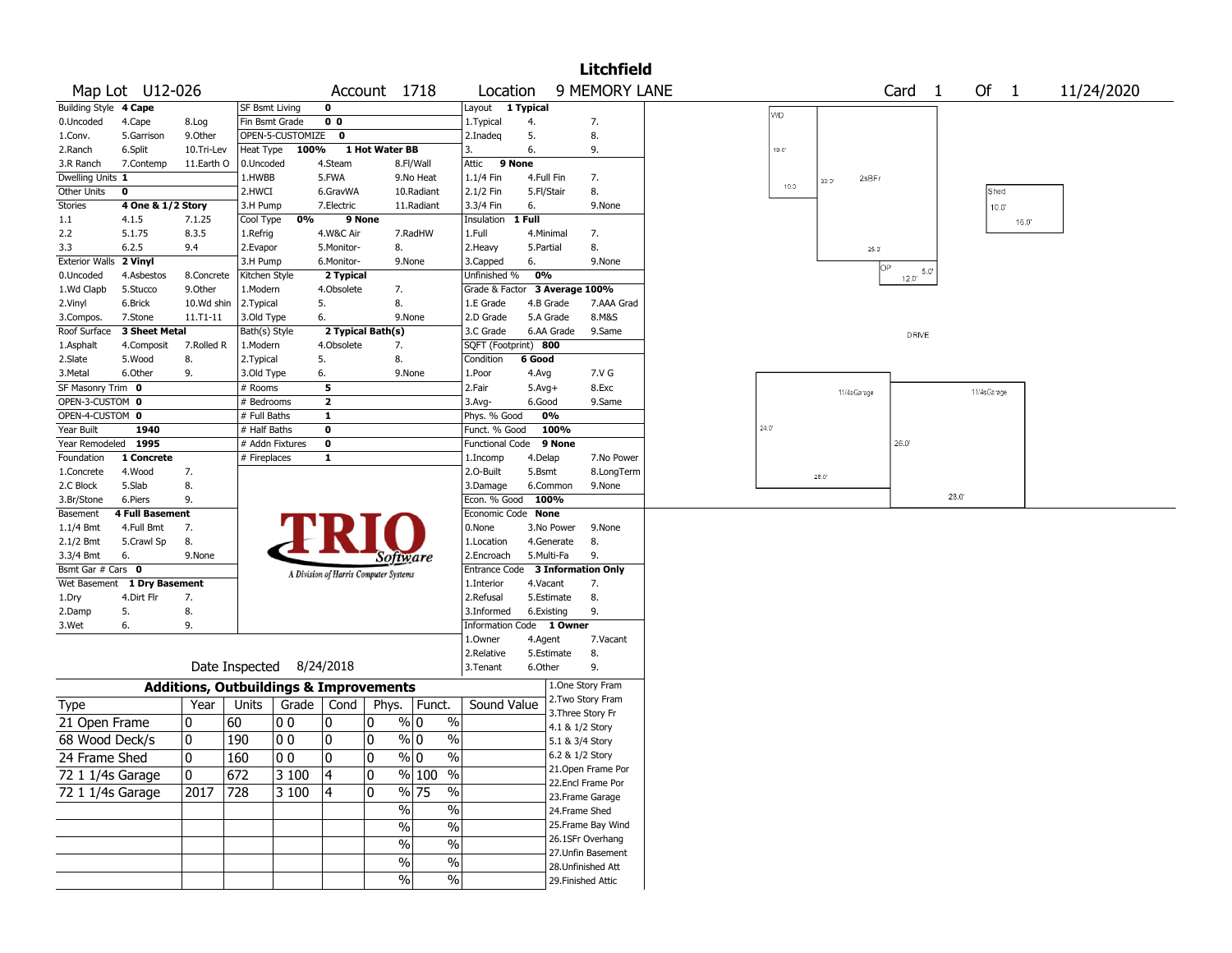|                    | Map Lot U12-027          | Account 494 |                                                             |                                  | Location 7 MEMORY LANE                        |                                          |          |                      | Card 1               | Of 1          |                                | 11/24/2020                            |  |  |  |  |
|--------------------|--------------------------|-------------|-------------------------------------------------------------|----------------------------------|-----------------------------------------------|------------------------------------------|----------|----------------------|----------------------|---------------|--------------------------------|---------------------------------------|--|--|--|--|
| DOROGI, LOUIS      |                          |             |                                                             | <b>Property Data</b>             |                                               | <b>Assessment Record</b>                 |          |                      |                      |               |                                |                                       |  |  |  |  |
| <b>DOROGI MARY</b> |                          |             |                                                             | Neighborhood 134 Memory Lane     |                                               | Year                                     | Land     |                      | <b>Buildings</b>     |               | Exempt                         | Total                                 |  |  |  |  |
|                    | 9 GOLDENEYE DRIVE        |             |                                                             |                                  |                                               | 2007                                     |          | 52,880               |                      | 38,161        | 0                              | 91,041                                |  |  |  |  |
|                    | TOPSHAM ME 04086         |             | Tree Growth Year                                            | $\mathbf 0$                      |                                               | 2008                                     |          | 52,880               |                      | 38,161        | 0                              | 91,041                                |  |  |  |  |
|                    |                          |             | X Coordinate                                                |                                  | $\mathbf 0$                                   |                                          |          |                      |                      |               |                                |                                       |  |  |  |  |
| B7732P193          |                          |             | Y Coordinate<br>Zone/Land Use                               | <b>18 Sand Pond</b>              | $\mathbf 0$                                   | 2009                                     |          | 75,305               |                      | 35,589        | 0                              | 110,894                               |  |  |  |  |
|                    |                          |             |                                                             |                                  |                                               | 2010                                     |          | 75,305               |                      | 34,007        | 0                              | 109,312                               |  |  |  |  |
|                    |                          |             | Secondary Zone                                              |                                  |                                               | 2011                                     |          | 79,025               |                      | 22,212        | 0                              | 101,237                               |  |  |  |  |
|                    |                          |             |                                                             |                                  |                                               | 2012                                     |          | 79,025               |                      | 22,212        | 0                              | 101,237                               |  |  |  |  |
|                    |                          |             | Topography 2 Rolling                                        |                                  |                                               | 2013                                     |          | 79,025               |                      | 22,212        | 0                              | 101,237                               |  |  |  |  |
|                    |                          |             | 1.Level                                                     | 4.Below St                       | 7.Res Protec                                  | 2014                                     |          | 79,025               |                      | 22,212        | 0                              | 101,237                               |  |  |  |  |
|                    |                          |             | 2.Rolling<br>3.Above St                                     | 5.Low<br>6.Swampy                | 8.<br>9.                                      | 2015                                     |          | 79,025               |                      | 22,212        | 0                              | 101,237                               |  |  |  |  |
|                    |                          |             | Utilities                                                   | 8 Lake/Pond                      | $\overline{\mathbf{z}}$                       | 2016                                     |          | 79,025               |                      | 22,212        | 0                              | 101,237                               |  |  |  |  |
|                    |                          |             | 1.Public                                                    | 4.Dr Well                        | <b>Cesspool/Holding</b><br>Tank<br>7.Cesspool | 2017                                     |          | 79,025               |                      | 22,212        | 0                              | 101,237                               |  |  |  |  |
|                    |                          |             | 2. Water                                                    | 5.Dug Well                       | 8.Lake/Pond                                   | 2018                                     |          | 79,025               |                      | 22,212        | 0                              | 101,237                               |  |  |  |  |
|                    |                          |             | 3.Sewer                                                     | 6.Septic                         | 9.None                                        | 2019                                     |          | 126,700              |                      | 24,200        | 0                              | 150,900                               |  |  |  |  |
|                    |                          |             | <b>Street</b>                                               | 3 Gravel                         |                                               | 2020                                     |          | 126,700              |                      | 24,200        | 0                              | 150,900                               |  |  |  |  |
|                    |                          |             | 1.Paved                                                     | 4.Proposed                       | 7.                                            |                                          |          |                      | <b>Land Data</b>     |               |                                |                                       |  |  |  |  |
|                    |                          |             | 2.Semi Imp<br>3.Gravel                                      | 5.R/O/W<br>6.                    | 8.<br>9.None                                  | <b>Front Foot</b>                        |          |                      | <b>Effective</b>     |               | <b>Influence</b>               | <b>Influence</b>                      |  |  |  |  |
|                    |                          |             |                                                             |                                  | 0                                             | 11.1-100                                 | Type     | Frontage             | Depth                | <b>Factor</b> | Code<br>$\frac{9}{6}$          | <b>Codes</b><br>1.Unimproved          |  |  |  |  |
|                    | Inspection Witnessed By: |             |                                                             |                                  | $\mathbf 0$                                   | 12.101-200                               |          |                      |                      |               | $\frac{9}{6}$                  | 2.Excess Frtg                         |  |  |  |  |
|                    |                          |             | <b>Sale Data</b>                                            |                                  |                                               | $13.201+$<br>14.                         |          |                      |                      |               | $\frac{9}{6}$<br>$\frac{9}{6}$ | 3. Topography<br>4.Size/Shape         |  |  |  |  |
| X                  |                          | Date        | Sale Date                                                   |                                  | 11/05/2003                                    | 15.                                      |          |                      |                      |               | $\frac{9}{6}$                  | 5.Access                              |  |  |  |  |
| No./Date           | Description              | Date Insp.  | Price                                                       |                                  | 36,500                                        |                                          |          |                      |                      |               | $\frac{9}{6}$<br>$\frac{9}{6}$ | 6.Restriction<br>7. Right of Way      |  |  |  |  |
|                    |                          |             | Sale Type<br>1.Land                                         | 2 Land & Buildings<br>4.MFG UNIT | 7.                                            | <b>Square Foot</b>                       |          | <b>Square Feet</b>   |                      |               |                                | 8.View/Environ                        |  |  |  |  |
|                    |                          |             | 2.L & B                                                     | 5.Other                          | 8.                                            | 16.Regular Lot                           |          |                      |                      |               | $\frac{9}{6}$                  | 9.Fract Share                         |  |  |  |  |
|                    |                          |             | 3.Building                                                  | 6.                               | 9.                                            | 17.Secondary Lot                         |          |                      |                      |               | $\frac{9}{6}$<br>$\frac{9}{6}$ | <b>Acres</b><br>30. Frontage 1        |  |  |  |  |
|                    |                          |             | Financing                                                   | 9 Unknown                        |                                               | 18. Excess Land<br>19.Condominium        |          |                      |                      |               | $\frac{9}{6}$                  | 31. Frontage 2                        |  |  |  |  |
|                    |                          |             | 1.Convent                                                   | 4.Seller                         | 7.                                            | 20.Miscellaneous                         |          |                      |                      |               | $\frac{9}{6}$                  | 32.Tillable                           |  |  |  |  |
| Notes:             |                          |             | 2.FHA/VA                                                    | 5.Private                        | 8.                                            |                                          |          |                      |                      |               | $\frac{9}{6}$                  | 33.Tillable                           |  |  |  |  |
|                    |                          |             | 3.Assumed                                                   | 6.Cash                           | 9.Unknown                                     |                                          |          |                      |                      |               | $\frac{9}{6}$                  | 34.Softwood F&O<br>35. Mixed Wood F&O |  |  |  |  |
|                    |                          |             | Validity                                                    | 1 Arms Length Sale               |                                               | <b>Fract. Acre</b><br>21. Houselot (Frac |          | <b>Acreage/Sites</b> |                      |               |                                | 36.Hardwood F&O                       |  |  |  |  |
|                    |                          |             | 1.Valid                                                     | 4.Split                          | 7.Renovate                                    | 22.Baselot(Fract)                        | 21<br>44 |                      | 0.25                 | 100 %         | 0<br>$\overline{0}$            | 37.Softwood TG                        |  |  |  |  |
|                    |                          |             | 2.Related                                                   | 5.Partial                        | 8.Other                                       | 23.                                      |          |                      | 1.00                 |               | $50 - 96$<br>$\frac{9}{6}$     | 38. Mixed Wood TG                     |  |  |  |  |
|                    |                          |             | 3.Distress                                                  | 6.Exempt                         | 9.                                            | Acres                                    |          |                      |                      |               | $\frac{9}{6}$                  | 39.Hardwood TG                        |  |  |  |  |
|                    |                          |             | Verified                                                    | <b>5 Public Record</b>           |                                               | 24. Houselot                             |          |                      |                      |               | $\frac{9}{6}$                  | 40. Wasteland                         |  |  |  |  |
|                    |                          |             | 1.Buyer                                                     | 4.Agent                          | 7.Family                                      | 25.Baselot                               |          |                      |                      |               | $\frac{9}{6}$                  | 41.Gravel Pit<br>42. Mobile Home Si   |  |  |  |  |
|                    |                          |             | 2.Seller<br>5.Pub Rec<br>8.Other<br>9.<br>3.Lender<br>6.MLS |                                  |                                               | 26.Rear 1                                |          |                      |                      |               | %                              | 43.Camp Site                          |  |  |  |  |
|                    |                          |             |                                                             |                                  |                                               | 27. Rear 2<br>28. Rear 3                 |          |                      |                      |               |                                | 44.Lot Improvemen                     |  |  |  |  |
| <b>Litchfield</b>  |                          |             |                                                             |                                  |                                               | 29. Rear 4                               |          |                      | <b>Total Acreage</b> | 0.25          |                                | 45.Access Right                       |  |  |  |  |
|                    |                          |             |                                                             |                                  |                                               |                                          |          |                      |                      |               |                                | 46.Golf Course                        |  |  |  |  |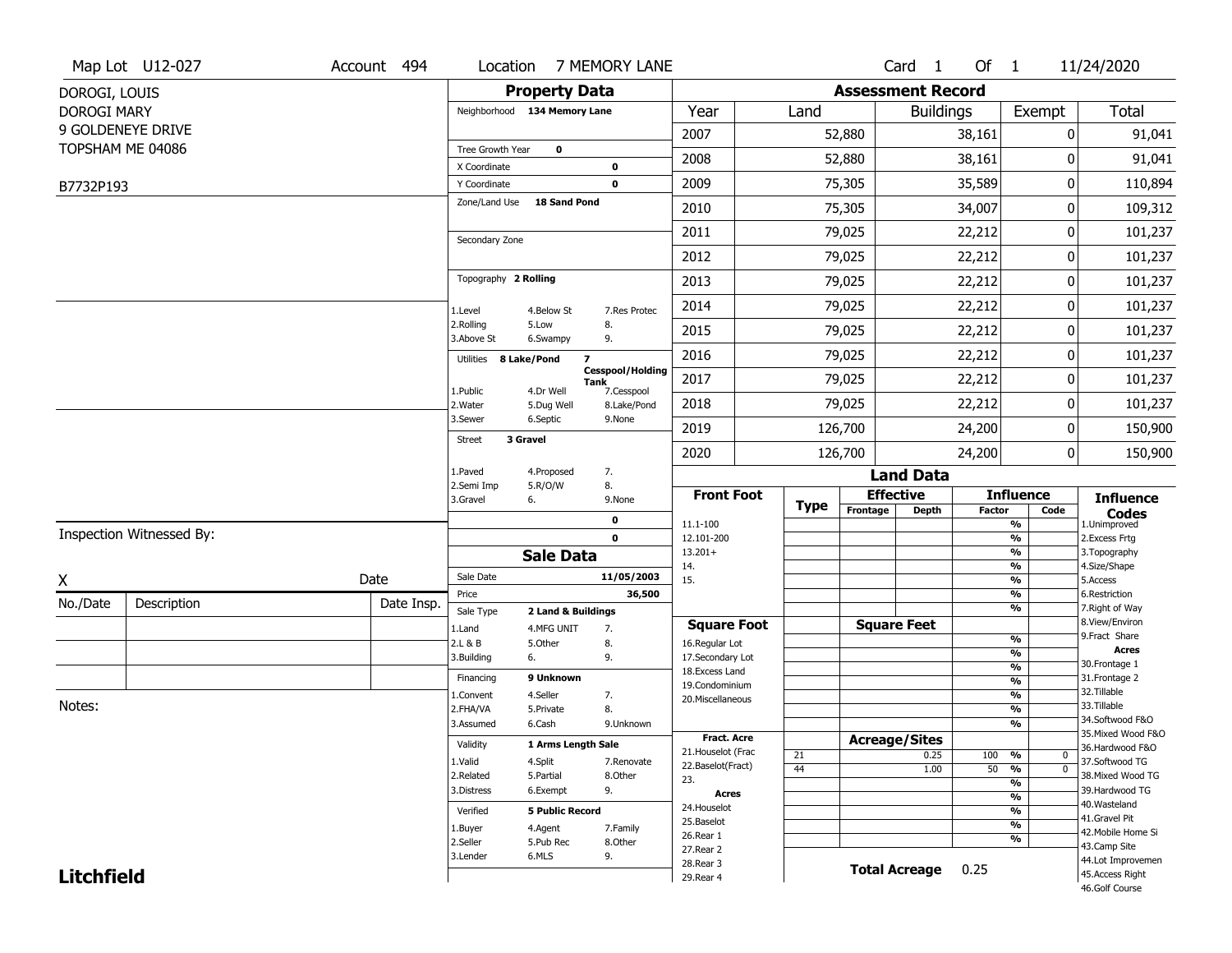|                   | <b>Litchfield</b>          |               |                                                   |                                       |                          |                          |                                  |                    |  |                |                   |        |            |
|-------------------|----------------------------|---------------|---------------------------------------------------|---------------------------------------|--------------------------|--------------------------|----------------------------------|--------------------|--|----------------|-------------------|--------|------------|
|                   | Map Lot U12-027            |               |                                                   |                                       | Account 494              | Location                 |                                  | 7 MEMORY LANE      |  |                | Card <sub>1</sub> | Of $1$ | 11/24/2020 |
|                   | Building Style 15 Cottage  |               | <b>SF Bsmt Living</b>                             | 0                                     |                          | Layout 1 Typical         |                                  |                    |  |                |                   |        |            |
| 0.Uncoded         | 4.Cape                     | 8.Log         | Fin Bsmt Grade                                    | 0 <sub>0</sub>                        |                          | 1.Typical                | 4.                               | 7.                 |  |                |                   |        |            |
| 1.Conv.           | 5.Garrison                 | 9.Other       | OPEN-5-CUSTOMIZE 0                                |                                       |                          | 2.Inadeq                 | 5.                               | 8.                 |  |                |                   |        |            |
| 2.Ranch           | 6.Split                    | 10.Tri-Lev    | 0%<br>Heat Type                                   |                                       | 9 Not Heated             | 3.                       | 6.                               | 9.                 |  |                |                   |        |            |
| 3.R Ranch         | 7.Contemp                  | 11.Earth O    | 0.Uncoded                                         | 4.Steam                               | 8.Fl/Wall                | Attic                    | 5 Floor & Stairs                 |                    |  |                |                   |        |            |
| Dwelling Units 1  |                            |               | 1.HWBB                                            | 5.FWA                                 | 9.No Heat                | 1.1/4 Fin                | 4.Full Fin                       | 7.                 |  |                |                   |        |            |
| Other Units       | $\mathbf 0$                |               | 2.HWCI                                            | 6.GravWA                              | 10.Radiant               | 2.1/2 Fin                | 5.Fl/Stair                       | 8.                 |  |                |                   |        |            |
| <b>Stories</b>    | 1 One Story                |               | 3.H Pump                                          | 7.Electric                            | 11.Radiant               | 3.3/4 Fin                | 6.                               | 9.None             |  |                |                   |        |            |
| 1.1               | 4.1.5                      | 7.1.25        | 0%<br>Cool Type                                   | 9 None                                |                          | Insulation               | 9 None                           |                    |  |                |                   |        |            |
| 2.2               | 5.1.75                     | 8.3.5         | 1.Refrig                                          | 4.W&C Air                             | 7.RadHW                  | 1.Full                   | 4.Minimal                        | 7.                 |  |                |                   |        |            |
| 3.3               | 6.2.5                      | 9.4           | 2.Evapor                                          | 5.Monitor-                            | 8.                       | 2.Heavy                  | 5.Partial                        | 8.                 |  |                | 1sA(1/4)1sFr/P    |        |            |
|                   | Exterior Walls 1 Clapboard |               | 3.H Pump                                          | 6.Monitor-                            | 9.None                   | 3.Capped                 | 6.                               | 9.None             |  |                |                   |        |            |
| 0.Uncoded         | 4.Asbestos                 | 8.Concrete    | Kitchen Style                                     | 2 Typical                             |                          | Unfinished %             | 75%                              |                    |  |                |                   |        |            |
| 1.Wd Clapb        | 5.Stucco                   | 9.Other       | 1.Modern                                          | 4.Obsolete                            | 7.                       |                          | Grade & Factor 2 Fair 90%        |                    |  |                |                   |        |            |
| 2.Vinyl           | 6.Brick                    | 10.Wd shin    | 2. Typical                                        | 5.                                    | 8.                       | 1.E Grade                | 4.B Grade                        | 7.AAA Grad         |  | $24.0^{\circ}$ |                   |        |            |
| 3.Compos.         | 7.Stone                    | $11. T1 - 11$ | 3.Old Type                                        | 6.                                    | 9.None                   | 2.D Grade                | 5.A Grade                        | 8.M&S              |  |                |                   |        |            |
| Roof Surface      | 1 Asphalt Shingles         |               | Bath(s) Style                                     | 2 Typical Bath(s)                     |                          | 3.C Grade                | 6.AA Grade                       | 9.Same             |  |                |                   |        |            |
| 1.Asphalt         | 4.Composit                 | 7.Rolled R    | 1.Modern                                          | 4.Obsolete                            | 7.                       | SQFT (Footprint) 576     |                                  |                    |  |                |                   |        |            |
| 2.Slate           | 5.Wood                     | 8.            | 2. Typical                                        | 5.                                    | 8.                       | Condition                | 4 Average                        |                    |  |                |                   |        |            |
| 3.Metal           | 6.Other                    | 9.            | 3.Old Type                                        | 6.                                    | 9.None                   | 1.Poor                   | 4.Avg                            | 7.V G              |  |                |                   |        |            |
| SF Masonry Trim 0 |                            |               | # Rooms                                           | 5                                     |                          | 2.Fair                   | $5.Avg+$                         | 8.Exc              |  |                |                   |        |            |
| OPEN-3-CUSTOM 0   |                            |               | # Bedrooms                                        | $\mathbf{2}$                          |                          | 3.Avg-                   | 6.Good                           | 9.Same             |  |                |                   |        |            |
| OPEN-4-CUSTOM 0   |                            |               | # Full Baths                                      | 0                                     |                          | Phys. % Good             | 0%                               |                    |  |                |                   |        |            |
| Year Built        | 1947                       |               | # Half Baths                                      | $\mathbf{1}$                          |                          | Funct. % Good            | 100%                             |                    |  |                |                   |        |            |
| Year Remodeled    | $\mathbf{o}$               |               | # Addn Fixtures                                   | 0                                     |                          | <b>Functional Code</b>   | 9 None                           |                    |  |                |                   |        |            |
| Foundation        | 6 Piers                    |               | # Fireplaces                                      | $\mathbf{1}$                          |                          | 1.Incomp                 | 4.Delap                          | 7.No Power         |  |                |                   |        |            |
| 1.Concrete        | 4.Wood                     | 7.            |                                                   |                                       |                          | 2.O-Built                | 5.Bsmt                           | 8.LongTerm         |  |                | $24.0^{\circ}$    |        |            |
| 2.C Block         | 5.Slab                     | 8.            |                                                   |                                       |                          | 3.Damage                 | 6.Common                         | 9.None             |  |                |                   |        |            |
| 3.Br/Stone        | 6.Piers                    | 9.            |                                                   |                                       |                          | Econ. % Good             | 100%                             |                    |  |                |                   |        |            |
| Basement          | 9 No Basement              |               |                                                   |                                       |                          | Economic Code None       |                                  |                    |  |                |                   |        |            |
| 1.1/4 Bmt         | 4.Full Bmt                 | 7.            |                                                   |                                       |                          | 0.None                   | 3.No Power                       | 9.None             |  |                |                   |        |            |
| 2.1/2 Bmt         | 5.Crawl Sp                 | 8.            |                                                   |                                       |                          | 1.Location               | 4.Generate                       | 8.                 |  |                |                   |        |            |
| 3.3/4 Bmt         | 6.                         | 9.None        |                                                   |                                       | Software                 | 2.Encroach               | 5.Multi-Fa                       | 9.                 |  |                |                   |        |            |
| Bsmt Gar # Cars 0 |                            |               |                                                   | A Division of Harris Computer Systems |                          |                          | Entrance Code 1 Interior Inspect |                    |  |                |                   |        |            |
| Wet Basement      | 9 No Basement              |               |                                                   |                                       |                          | 1.Interior               | 4.Vacant                         | 7.                 |  |                |                   |        |            |
| 1.Dry             | 4.Dirt Flr                 | 7.            |                                                   |                                       |                          | 2.Refusal                | 5.Estimate                       | 8.                 |  |                |                   |        |            |
| 2.Damp            | 5.                         | 8.            |                                                   |                                       |                          | 3.Informed               | 6.Existing                       | 9.                 |  |                |                   |        |            |
| 3.Wet             | 6.                         | 9.            |                                                   |                                       |                          |                          | Information Code 1 Owner         |                    |  |                |                   |        |            |
|                   |                            |               |                                                   |                                       |                          | 1.Owner                  | 4.Agent                          | 7.Vacant           |  |                |                   |        |            |
|                   |                            |               |                                                   |                                       |                          | 2.Relative               | 5.Estimate                       | 8.                 |  |                |                   |        |            |
|                   |                            |               | Date Inspected 7/22/2011                          |                                       |                          | 3. Tenant                | 6.Other                          | 9.                 |  |                |                   |        |            |
|                   |                            |               | <b>Additions, Outbuildings &amp; Improvements</b> |                                       |                          |                          |                                  | 1.One Story Fram   |  |                |                   |        |            |
| Type              |                            | Year          | Units                                             | Grade   Cond                          | Funct.<br>Phys.          | Sound Value              |                                  | 2. Two Story Fram  |  |                |                   |        |            |
|                   |                            |               |                                                   |                                       | $\%$                     | $\%$                     |                                  | 3. Three Story Fr  |  |                |                   |        |            |
|                   |                            |               |                                                   |                                       |                          |                          |                                  | 4.1 & 1/2 Story    |  |                |                   |        |            |
|                   |                            |               |                                                   |                                       | $\%$                     | $\%$                     |                                  | 5.1 & 3/4 Story    |  |                |                   |        |            |
|                   |                            |               |                                                   |                                       | $\overline{\frac{0}{0}}$ | $\overline{\frac{0}{0}}$ |                                  | 6.2 & 1/2 Story    |  |                |                   |        |            |
|                   |                            |               |                                                   |                                       | $\frac{0}{0}$            | $\%$                     |                                  | 21.Open Frame Por  |  |                |                   |        |            |
|                   |                            |               |                                                   |                                       | %                        | $\%$                     |                                  | 22.Encl Frame Por  |  |                |                   |        |            |
|                   |                            |               |                                                   |                                       |                          |                          |                                  | 23. Frame Garage   |  |                |                   |        |            |
|                   |                            |               |                                                   |                                       | $\frac{0}{0}$            | $\%$                     |                                  | 24.Frame Shed      |  |                |                   |        |            |
|                   |                            |               |                                                   |                                       | %                        | $\overline{\frac{0}{6}}$ |                                  | 25. Frame Bay Wind |  |                |                   |        |            |
|                   |                            |               |                                                   |                                       | $\sqrt{6}$               | $\overline{\frac{0}{6}}$ |                                  | 26.1SFr Overhang   |  |                |                   |        |            |
|                   |                            |               |                                                   |                                       | $\%$                     | $\%$                     |                                  | 27. Unfin Basement |  |                |                   |        |            |
|                   |                            |               |                                                   |                                       |                          |                          |                                  | 28. Unfinished Att |  |                |                   |        |            |
|                   |                            |               |                                                   |                                       | $\sqrt{6}$               | $\%$                     |                                  | 29. Finished Attic |  |                |                   |        |            |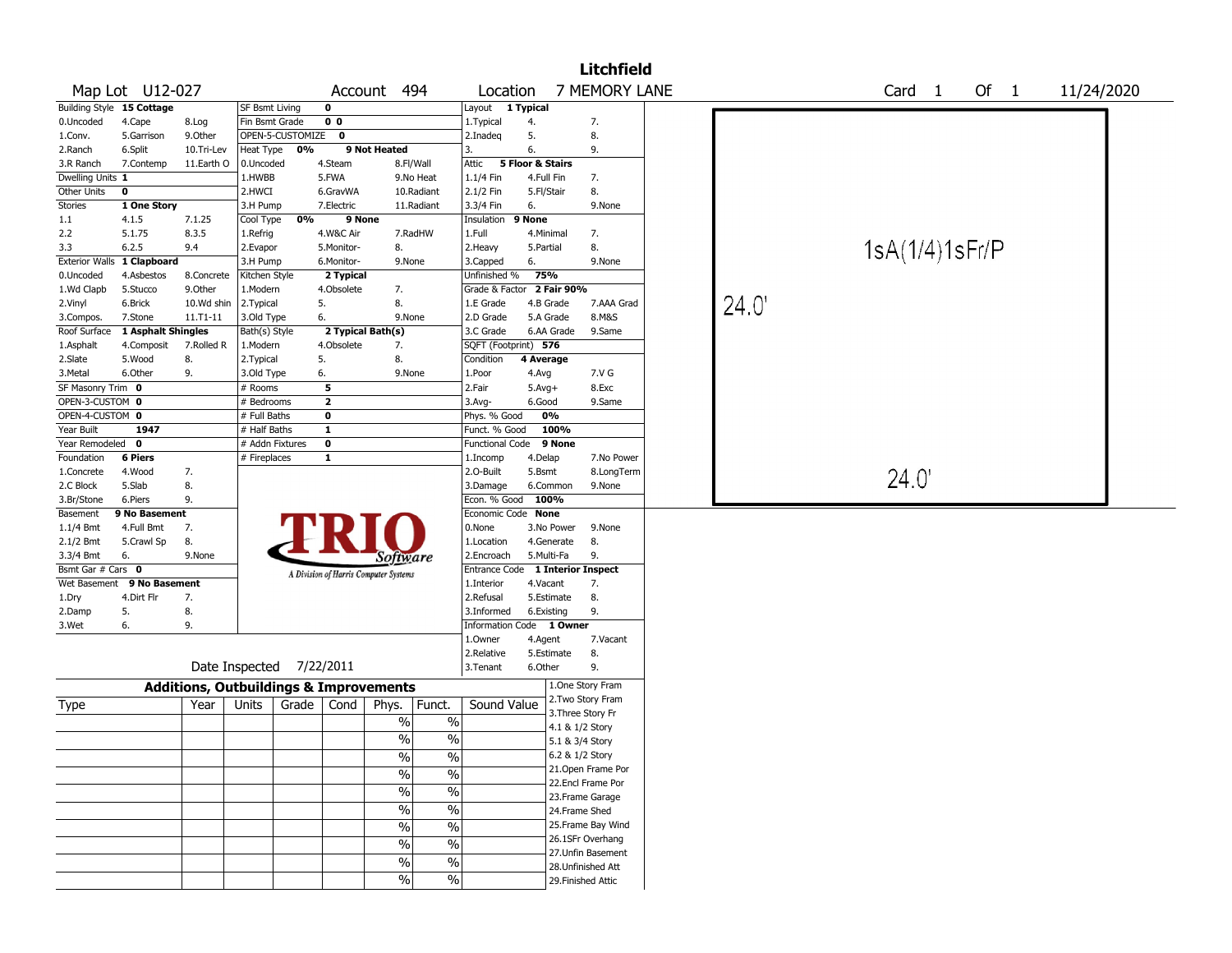|                                    | Map Lot U12-029                                     | Account 274 | Location                |                              | 5 MEMORY LANE                                 |                                    |             |                  | Card <sub>1</sub>        | Of $1$        |                                | 11/24/2020                          |  |
|------------------------------------|-----------------------------------------------------|-------------|-------------------------|------------------------------|-----------------------------------------------|------------------------------------|-------------|------------------|--------------------------|---------------|--------------------------------|-------------------------------------|--|
|                                    | PERREAULT, CORY LYNN                                |             |                         | <b>Property Data</b>         |                                               |                                    |             |                  | <b>Assessment Record</b> |               |                                |                                     |  |
|                                    | PERREAULT, DAVID PFJR                               |             |                         | Neighborhood 134 Memory Lane |                                               | Year                               | Land        |                  | <b>Buildings</b>         |               | Exempt                         | <b>Total</b>                        |  |
|                                    | 24 SOLOMON DRIVE                                    |             |                         |                              |                                               | 2007                               |             | 76,472           |                          | 58,658        | 0                              | 135,130                             |  |
| GORHAM ME 04038                    |                                                     |             | Tree Growth Year        | $\mathbf 0$                  |                                               | 2008                               |             | 76,472           |                          | 58,658        | ŋ                              | 135,130                             |  |
|                                    |                                                     |             | X Coordinate            |                              | $\mathbf 0$                                   |                                    |             |                  |                          |               |                                |                                     |  |
|                                    | B6296P213 B8592P134 B8999P197 B11280P57 B12761P174  |             | Y Coordinate            | <b>18 Sand Pond</b>          | $\mathbf 0$                                   | 2009                               |             | 109,322          |                          | 71,982        | 0                              | 181,304                             |  |
| Previous Owner<br>PETERS JEFFREY W |                                                     |             | Zone/Land Use           |                              |                                               | 2010                               |             | 109,322          |                          | 54,194        | 0                              | 163,516                             |  |
| 7 SUMAC DRIVE                      |                                                     |             | Secondary Zone          |                              |                                               | 2011                               |             | 111,722          |                          | 58,003        | 0                              | 169,725                             |  |
|                                    |                                                     |             |                         |                              |                                               | 2012                               |             | 111,722          |                          | 58,003        | 0                              | 169,725                             |  |
|                                    | BRUNSWICK ME 04011                                  |             | Topography 2 Rolling    |                              |                                               | 2013                               |             | 111,722          |                          | 58,003        | 0                              | 169,725                             |  |
| Previous Owner                     | Sale Date: 10/27/2017                               |             | 1.Level                 | 4.Below St                   | 7.Res Protec                                  | 2014                               |             | 111,722          |                          | 58,003        | 0                              | 169,725                             |  |
| CARNEY, MAGDA B.                   |                                                     |             | 2.Rolling<br>3.Above St | 5.Low<br>6.Swampy            | 8.<br>9.                                      | 2015                               |             | 111,722          |                          | 58,003        | 0                              | 169,725                             |  |
|                                    | 7706 N SHIRLAND AVE A 3                             |             | Utilities 8 Lake/Pond   |                              | $\overline{\phantom{a}}$                      | 2016                               |             | 111,722          |                          | 58,003        | 0                              | 169,725                             |  |
| NORFOLK VA 23505                   |                                                     |             |                         |                              | <b>Cesspool/Holding</b><br>Tank<br>7.Cesspool | 2017                               |             | 111,722          |                          | 58,003        | 0                              | 169,725                             |  |
|                                    | Sale Date: 9/01/2005                                |             | 1.Public<br>2. Water    | 4.Dr Well<br>5.Dug Well      | 8.Lake/Pond                                   | 2018                               |             | 111,722          |                          | 58,003        | 0                              | 169,725                             |  |
|                                    |                                                     |             | 3.Sewer                 | 6.Septic                     | 9.None                                        | 2019                               |             | 161,200          |                          | 58,900        | 0                              | 220,100                             |  |
|                                    |                                                     |             | <b>Street</b>           | 1 Paved                      |                                               | 2020                               |             | 161,200          |                          | 58,900        | 0                              | 220,100                             |  |
|                                    |                                                     |             | 1.Paved                 | 4.Proposed                   | 7.                                            |                                    |             |                  | <b>Land Data</b>         |               |                                |                                     |  |
|                                    |                                                     |             | 2.Semi Imp              | 5.R/O/W                      | 8.                                            |                                    |             |                  |                          |               | <b>Influence</b>               |                                     |  |
|                                    |                                                     |             | 3.Gravel                | 6.                           | 9.None                                        | <b>Front Foot</b>                  |             | <b>Effective</b> |                          |               |                                |                                     |  |
|                                    |                                                     |             |                         |                              |                                               |                                    | <b>Type</b> | Frontage         | <b>Depth</b>             | <b>Factor</b> | Code                           | <b>Influence</b><br><b>Codes</b>    |  |
|                                    | Inspection Witnessed By:                            |             |                         |                              | 0<br>$\mathbf 0$                              | 11.1-100<br>12.101-200             |             |                  |                          |               | %<br>$\frac{9}{6}$             | 1.Unimproved<br>2. Excess Frtg      |  |
|                                    |                                                     |             |                         | <b>Sale Data</b>             |                                               | $13.201+$                          |             |                  |                          |               | $\overline{\frac{9}{6}}$       | 3. Topography                       |  |
|                                    |                                                     |             | Sale Date               |                              | 10/27/2017                                    | 14.<br>15.                         |             |                  |                          |               | $\frac{9}{6}$                  | 4.Size/Shape<br>5.Access            |  |
| X                                  |                                                     | Date        | Price                   |                              | 235,000                                       |                                    |             |                  |                          |               | $\overline{\frac{9}{6}}$<br>%  | 6.Restriction                       |  |
| No./Date                           | Description                                         | Date Insp.  | Sale Type               | 2 Land & Buildings           |                                               |                                    |             |                  |                          |               | %                              | 7. Right of Way                     |  |
|                                    |                                                     |             | 1.Land                  | 4.MFG UNIT                   | 7.                                            | <b>Square Foot</b>                 |             |                  | <b>Square Feet</b>       |               | %                              | 8.View/Environ<br>9. Fract Share    |  |
|                                    |                                                     |             | 2.L & B<br>3.Building   | 5.0ther<br>6.                | 8.<br>9.                                      | 16.Regular Lot<br>17.Secondary Lot |             |                  |                          |               | %                              | <b>Acres</b>                        |  |
|                                    |                                                     |             |                         |                              |                                               | 18. Excess Land                    |             |                  |                          |               | %                              | 30. Frontage 1                      |  |
|                                    |                                                     |             | Financing               | 9 Unknown                    |                                               | 19.Condominium                     |             |                  |                          |               | %                              | 31. Frontage 2<br>32. Tillable      |  |
| Notes:                             |                                                     |             | 1.Convent<br>2.FHA/VA   | 4.Seller<br>5.Private        | 7.<br>8.                                      | 20.Miscellaneous                   |             |                  |                          |               | %<br>%                         | 33.Tillable                         |  |
|                                    | 10/20/11-PERMIT #11-088, SHORELINE WORK. LOTS 28/29 |             | 3.Assumed               | 6.Cash                       | 9.Unknown                                     |                                    |             |                  |                          |               | %                              | 34.Softwood F&O                     |  |
|                                    | COMBINED IN 2006. PICKED UP BLDG BY PAT DOW ON      |             | Validity                | 1 Arms Length Sale           |                                               | <b>Fract, Acre</b>                 |             |                  | <b>Acreage/Sites</b>     |               |                                | 35. Mixed Wood F&O                  |  |
| INSPECTION. BLDG                   |                                                     |             | 1.Valid                 |                              | 7.Renovate                                    | 21. Houselot (Frac                 | 21          |                  | 0.42                     | 100           | %<br>0                         | 36.Hardwood F&O                     |  |
|                                    |                                                     |             | 2.Related               | 4.Split<br>5.Partial         | 8.Other                                       | 22.Baselot(Fract)<br>23.           | 44          |                  | 1.00                     | 50            | $\overline{\mathfrak{o}}$<br>% | 37.Softwood TG<br>38. Mixed Wood TG |  |
|                                    | BELONGS TO SOMEONE ELSE. SEARCH CONTINUES/          |             | 3.Distress              | 6.Exempt                     | 9.                                            | <b>Acres</b>                       |             |                  |                          |               | $\overline{\frac{9}{6}}$       | 39.Hardwood TG                      |  |
|                                    |                                                     |             | Verified                | <b>5 Public Record</b>       |                                               | 24. Houselot                       |             |                  |                          |               | %<br>%                         | 40. Wasteland                       |  |
|                                    |                                                     |             | 1.Buyer                 | 4.Agent                      | 7.Family                                      | 25.Baselot                         |             |                  |                          |               | $\frac{9}{6}$                  | 41.Gravel Pit                       |  |
|                                    |                                                     |             | 2.Seller                | 5.Pub Rec                    | 8.Other                                       | 26.Rear 1                          |             |                  |                          |               | %                              | 42. Mobile Home Si<br>43.Camp Site  |  |
|                                    |                                                     |             | 3.Lender                | 6.MLS                        | 9.                                            | 27.Rear 2<br>28. Rear 3            |             |                  |                          |               |                                | 44.Lot Improvemen                   |  |
| <b>Litchfield</b>                  |                                                     |             |                         |                              |                                               | 29. Rear 4                         |             |                  | <b>Total Acreage</b>     | 0.42          |                                | 45.Access Right<br>46.Golf Course   |  |